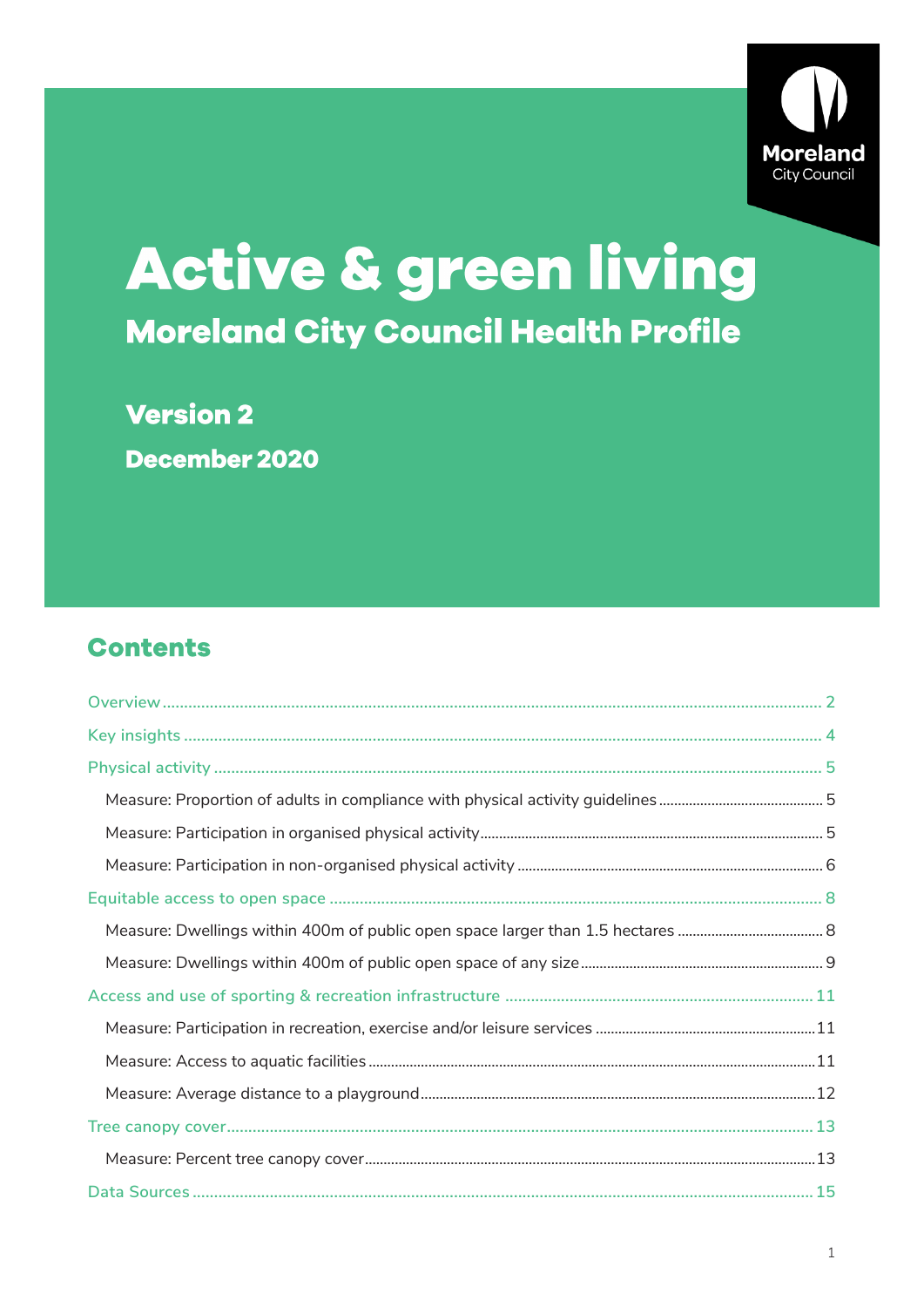# <span id="page-1-0"></span>**Overview**

Active living is a lifestyle that incorporates movement and physical activity into daily life and is extremely beneficial to an individual's physical and mental health (Better Health Channel, 2018). This includes:

- Reduced risk of chronic diseases (heart disease, stroke, diabetes and certain cancers)
- Improved muscular and cardiovascular fitness
- Reduced risk of obesity
- Improved mental health
- Increased levels of happiness and quality of life
- Ageing well (World Health Organisation, 2018).

Local government has a significant role in creating environments for active living and developing local policies and programs that enable community members to live a more active life. This includes transport infrastructure to encourage walking and cycling, safe and accessible local parks, sporting and leisure facilities and programs that reduce sedentary behaviour.

Healthy neighbourhoods have a well-distributed network of natural areas, as well as walkable and attractive public open spaces that allow the community to meet, play and connect. The mix of open space can be formal or informal, natural or man-made, sporting or passive, but they all help meet a community's recreational, sporting, play and social needs. Parks and open spaces are important for physical and mental health and provide places for physical activity, social interaction, community connections and wellbeing (Australian Institute of Health and Welfare, 2020).

Access to parks and open space has impacts on health and wellbeing, including:

- Residents with a larger neighbourhood park within 1600m engage in 150 minutes more recreational walking per week than those with smaller parks.
- Walkers exercising in urban parks report greater happiness and lower anger and depression scores.
- Adults with a wide range of green spaces around their home report 37% lower hospitalisation rates and 16% lower self-report rates of heart disease or stroke (Heart Foundation, 2017).

Opportunities for active living are essential for better physical, mental and social wellbeing outcomes for Moreland's community.

## Moreland context

Less than half (47%) of all adults in Moreland met the physical activity guidelines, which is slightly lower than the average for Victoria (51%). While a quarter of adults participate in organised physical activity, such as sport, a much higher percentage (71%) participate in non-organised physical activity, such as walking or cycling. Two thirds of Moreland's community (66.5%) use recreation, exercise or leisure services, with the most commonly used being passive open space (31.6%), walking tracks (30.4%), and council run aquatic and leisure centres (20.4%). This highlights the importance of infrastructure to support both formal and informal recreation that meets the needs of our diverse community, including parks and open space near people's homes.

Less than half (42%) of households in Moreland are within 400m of a public open space that is larger than 1.5 hectares, with Brunswick (24.7%) and Hadfield (26.1%) having the lowest proportion of households. However, 81% of dwellings are within 400 metres of public open space of any size. Since COVID-19 there has been an increase in use of parks and paths for physical activity, with 71% of respondents to the Moreland Secondary Impact Assessment 2020 survey reporting walking more. 45% also said they will use parks, nature reserves and playgrounds more often compared to their usage pre-COVID times.

Tree canopy covers 10.8% of the municipality with Gowanbrae (6.8%), Fawkner (8.4%), and Brunswick (9.3%) having the lowest cover. Urban areas with a low percentage of tree canopy cover are more at risk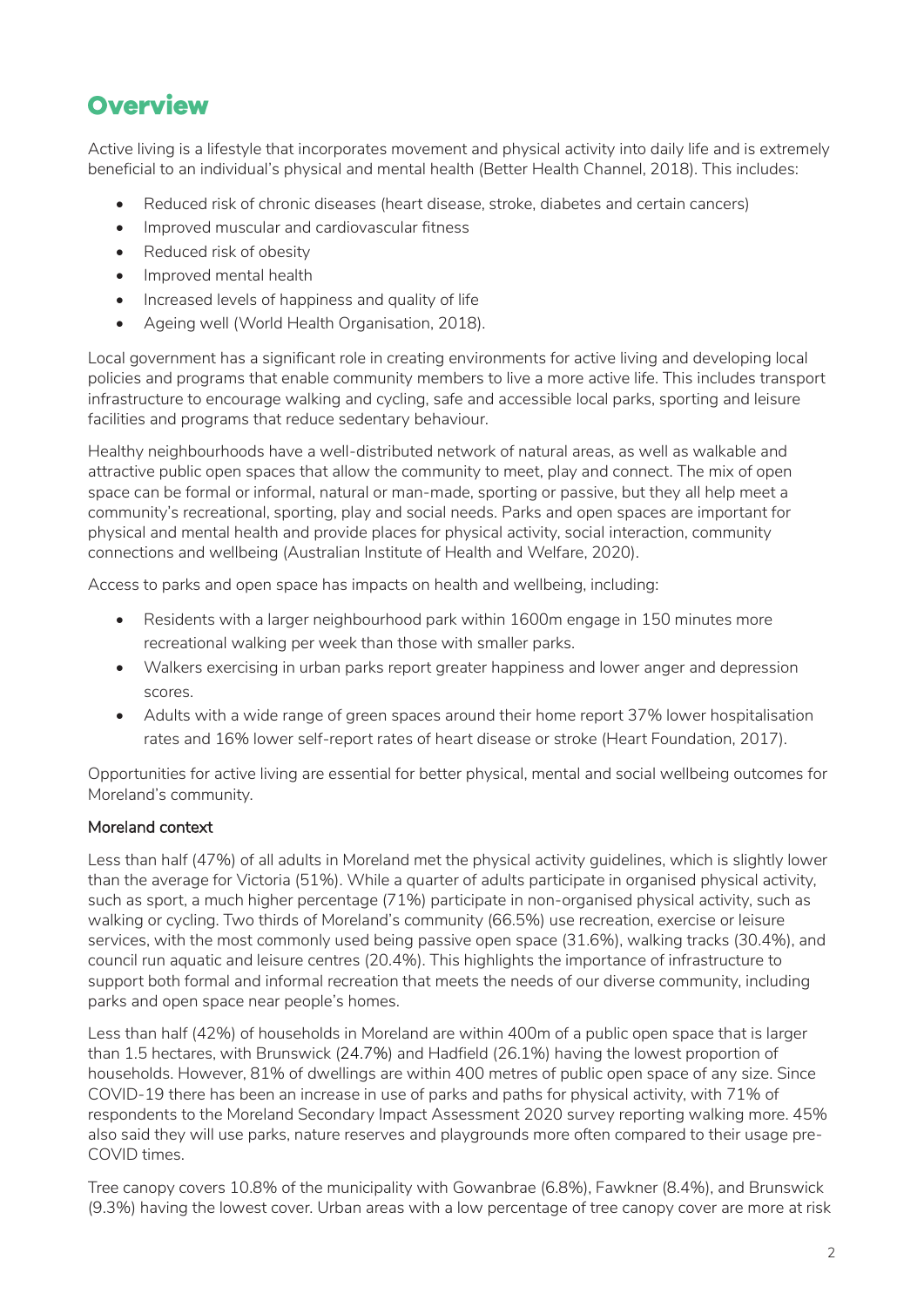to creating an urban heat island and populations in these areas are more likely to experience heat-related stress and mortality. With climate change predications of more higher heat days, this is an important consideration for the health of our community.

In summary, key issues include:

- Less than half of adults met the physical activity guidelines
- A slightly lower proportion of adults participate in organised physical activity than Victoria. Impacts of COVID-19 have disproportionately affected participation for women and girls, seniors, people with disability and those experiencing socio-economic disadvantage.
- The majority of adults participate in non-organised physical activity such as walking and cycling, with increases in use of paths and parks since COVID-19
- Brunswick and Hadfield have low proportions of large public open space within 400 metres of homes
- Tree canopy cover is lowest in Gowanbrae, Fawkner, and Brunswick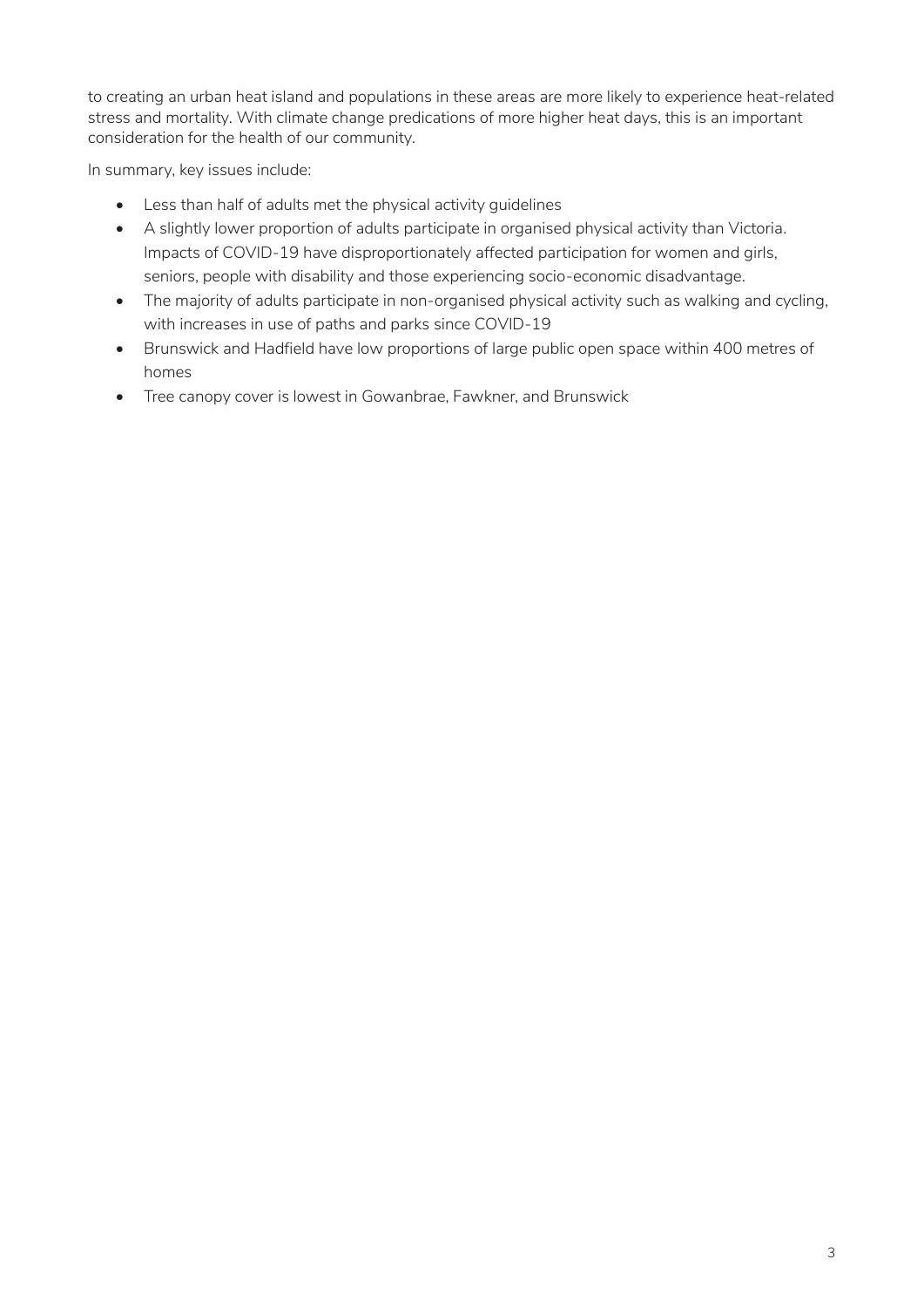# <span id="page-3-0"></span>**Key insights**

# Physical Activity

- Fewer than half (47%) of adults in Moreland met the physical activity guidelines in 2017. This is slightly lower than the average proportion for Victoria (51%).
- One quarter (24.6%) of adults in Moreland participate in an organised physical activity. This is slightly lower than the proportion of adults who participate in organised physical activity in Victoria (28.7%).
- Seven in ten adults in Moreland participate in non-organised physical activity, with walking (45.8%) as the most common form of non-organised physical activity. The cycling rate in Moreland (22.1%) is nearly double the average for Victoria (11.8%).

# Equitable access to open space

- Less than half (42%) of households in Moreland are within 400m of a public open space that is larger than 1.5 hectares according to the Australian Urban Observatory 2018. This is lower than nearby Local Government Areas including Darebin (50%), and Moonee Valley (52%).
- However, according to the Victorian Planning Authority 2017, 81% the population of Moreland lived within 400m of public open space of any size, which is consistent with the average for Greater Melbourne (81%).
- At the suburb level, Gowanbrae (97%) and Coburg North (81%) had the highest number of dwellings within 400 meters of public open space larger than 1.5 hectares. Brunswick (25%) and Hadfield (26%) had the lowest average percentage in 2018.

# Access and affordability of sporting & recreation infrastructure

- In 2018, the average distance to a playground was 460 meters in Moreland. This is a shorter distance than Hume (808m) and Darebin (521m). At the suburb level, the lowest average distance to a playground was in Brunswick East (299.5m) and Coburg (389.5m). With Glenroy (587m) and Coburg North (510.2) having the highest average distance to a playground.
- In 2019, 73% of people in Moreland reported using at least one recreation, exercise and/or leisure service. The most commonly used services were passive open space (31.6%), walking tracks (30.4%), and Moreland City Council run aquatic and leisure centres (20.4%).
- Whilst all residents in Moreland have access to an aquatic facility within 5km of their home, 98% have access to one facility within 3km of their home.
- Moreland has six aquatic facilities: Brunswick Baths, Coburg LC, Coburg O/D, Fawkner LC, Oak Park LC, and Pascoe Vale O/D. This is the highest number of aquatic facilities per LGA in Greater Melbourne, tied with Yarra City Council. Moreland also has a substantially lower population per facility than the Greater Melbourne average, and likewise has a very low area per facility when compared to the Greater Melbourne average.

# Tree canopy cover

- In 2019, Moreland had a total of 10.8% canopy cover in 2019 according to the Moreland 2020 Canopy report. Suburbs with the lowest canopy cover were Gowanbrae (6.8%), Fawkner (8.4%), and Brunswick (9.3%). Suburbs with the highest canopy cover were Hadfield (12.6%) and Brunswick West (12.2%).
- According to the Living Melbourne Technical Report (The Nature Conservancy and Resilient Melbourne, 2019), Moreland has 20.2% cover of vegetation (canopy plus shrub) between 0.3 meters to 3 meters and 3 meters to 15+ meters in height. When compared with neighbouring LGAs, Moreland performs lower than neighbouring Darebin (24.0%) and Moonee Valley (21.4%) but higher than Maribyrnong (16.9%).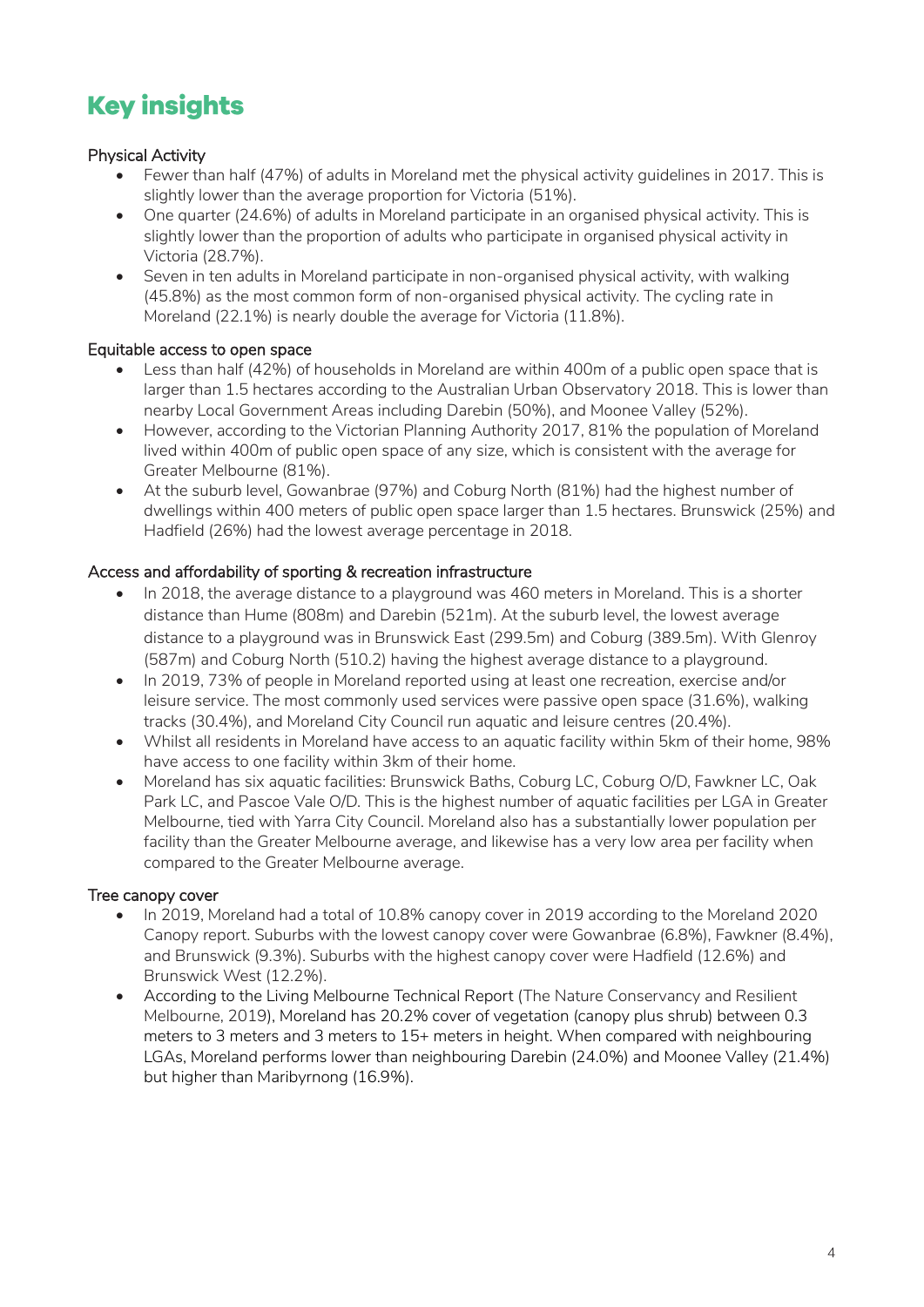# <span id="page-4-0"></span>**Physical activity**

# <span id="page-4-1"></span>Measure: Proportion of adults in compliance with physical activity guidelines

46.7% of adults in Moreland met the physical activity guidelines in 2017. This is a slightly lower proportion than for the North Division (50.4%) and for Victoria (50.9%).

Table. Proportion of adult population, compliance with physical activity guidelines

| Level of physical activity | <b>Moreland</b> | <b>North Division</b> | <b>Victoria</b> |
|----------------------------|-----------------|-----------------------|-----------------|
| Sedentary                  | 1.3%            | $3.0\%$               | 2.5%            |
| Insufficient               | 50.2%           | 43.8%                 | 44.1%           |
| Met Guidelines             | 46.7%           | 50.4%                 | 50.9%           |

## Proportion fo adults who meet the physical activity guidelines



Source: Victorian Population Health Survey 2017

# <span id="page-4-2"></span>Measure: Participation in organised physical activity

One quarter (24.6%) of adults in Moreland participated in an organised physical activity in 2015. This is slightly lower than the proportion of adults who participate in organised physical activity in Victoria (28.7%).

| <b>Type of organised physical</b><br>activity                 | Moreland | Victoria |
|---------------------------------------------------------------|----------|----------|
| Organised by a fitness,<br>leisure or indoor sports<br>centre | 8.9%     | $9.2\%$  |
| Organised by a sports club<br>or association                  | 97%      | 9.8%     |
| Participation in any<br>organised physical activity           | 24.6%    | 28.7%    |



Source: VicHealth Indicators Survey 2015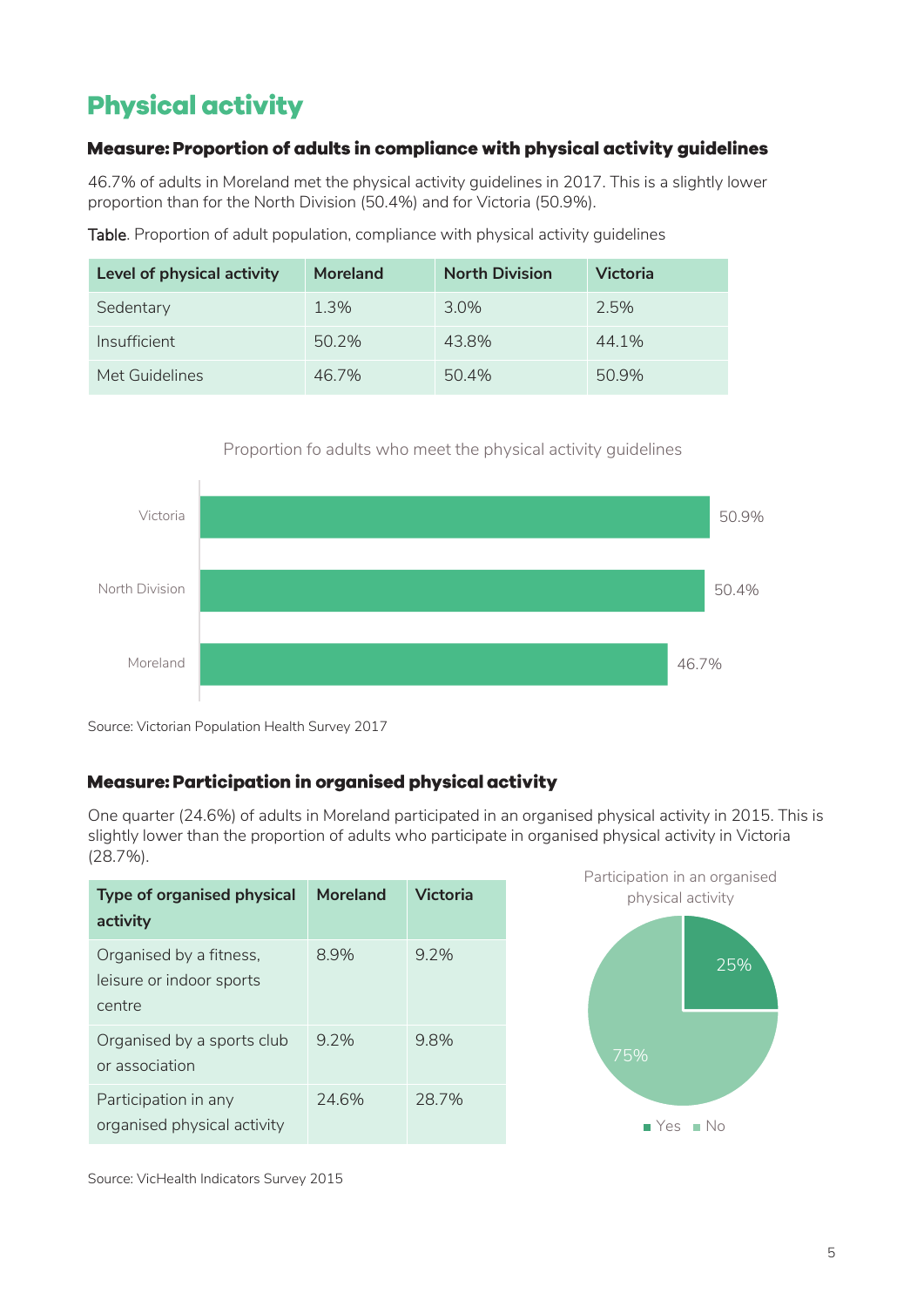# <span id="page-5-0"></span>Measure: Participation in non-organised physical activity

Seven in ten adults in Moreland participate in non-organised physical activity, with walking (45.8%) as the most common form of non-organised physical activity. The cycling rate in Moreland (22.1%) is nearly double the average for Victoria (11.8%).

| Type of non-organised physical activity | Moreland | Victoria |
|-----------------------------------------|----------|----------|
| Walking                                 | 45.8%    | 51.2%    |
| Jogging or running                      | 17.2%    | $14.0\%$ |
| Cycling                                 | 22.1%    | 11.8%    |
| Any non-organised physical activity     | 71.1%    | 70.5%    |





Source: VicHealth Indicators Survey 2015



# PANDEMIC

80% of respondents to the Moreland City Council Secondary Impact Assessment 2020 survey reported that they increased their physical activities during COVID-19 restrictions, with more than two thirds of respondents (71%) reporting walking more, one third (33%) doing more exercises using home gym or cardio equipment, and a quarter (23%) engaging in more outdoor exercises. Among those who have been doing more physical activities during COVID-19 restrictions, the majority (83%) felt that they would continue these activities when restrictions are lifted.

Most respondents to the VicHealth Coronavirus Impact Survey were able to continue being active but there were some limiting factors (VicHealth 2020). The pandemic has reduced access to sport and recreational facilities as well as limited participation in group settings. The barriers to participation have resulted in less engagement with physical activity and lower social connectedness.

Participation in community sport and active recreation has changed as a result of Covid-19 with participation rates of some groups disproportionately affected and inequalities amplified. Respondents to the Return to Play survey felt that the pandemic will have a negative impact on women and girls (56%), seniors over 65 years (57%), people with disability (54%) and people experiencing socio-economic disadvantage (67%).



#### CLIMATE CHANGE

Physical Activity contributes to increasing levels of active transport, which is an important way individuals can reduce their own emissions. However, current physical activity will be challenged as the climate continues to change. An increase in high heat days can make it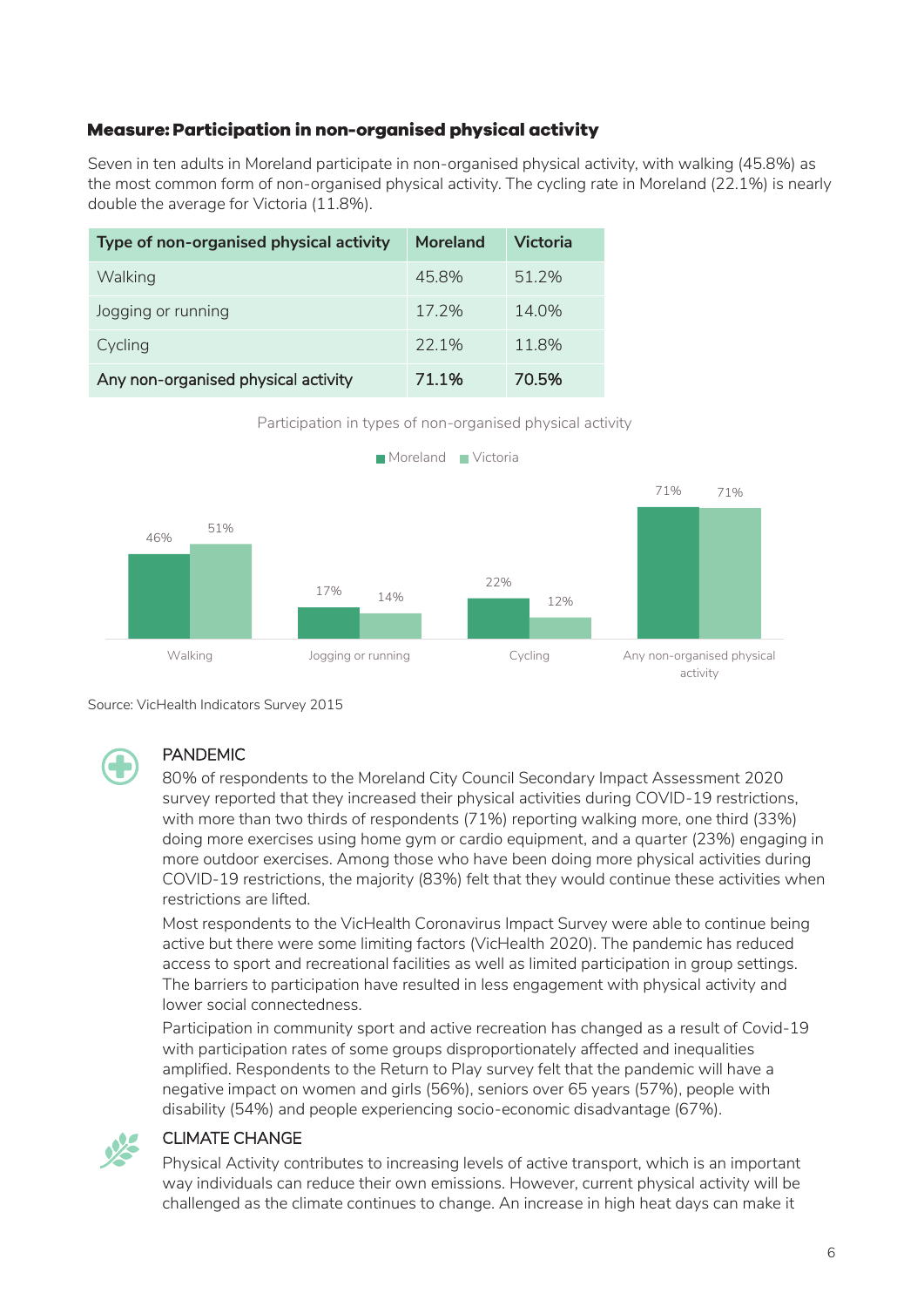difficult to meet recommended activity levels; pollution will create harder environments for people to exert energy outside, especially those with respiratory problems; and unsafe waterways, beaches and rivers that have blue-green algal blooms will prevent many from swimming as a form of physical activity (Better Health Channel, 2019).

# PRIORITY GROUPS

**Bo** 

Women face unique barriers to physical activity and meeting the recommended levels of physical activity. Caring responsibilities, perceptions of safety and a lack of sporting facilities that have been created with women in mind are all significant challenges that impede on activity levels and participation (Women's Health in the North, 2020). 1 in 3 women aged 25 and older believed that sporting clubs are not welcoming to people like them (VicHealth, 2019). Cost is also a major consideration for women when participating in sport. Mothers will often consider sport and recreation a luxury for themselves as it costs to participate and the associated cost of having their children looked after (VicHealth, 2019).

As females progress into adulthood they are much more likely to stop or reduce their participation in sport and active recreation. More than two-thirds of Australian females have low activity levels or are sedentary. Participation rates in sport and active recreation also decrease significantly during the transition from teen to adult (VicHealth 2019).

People within the LGBTQIA+ community were less likely to be members of sports groups (Victorian Agency for Health Information, 2017). Many factors contribute to this but it was identified that many perceive sports clubs to not be inclusive and felt uncomfortable in those environments.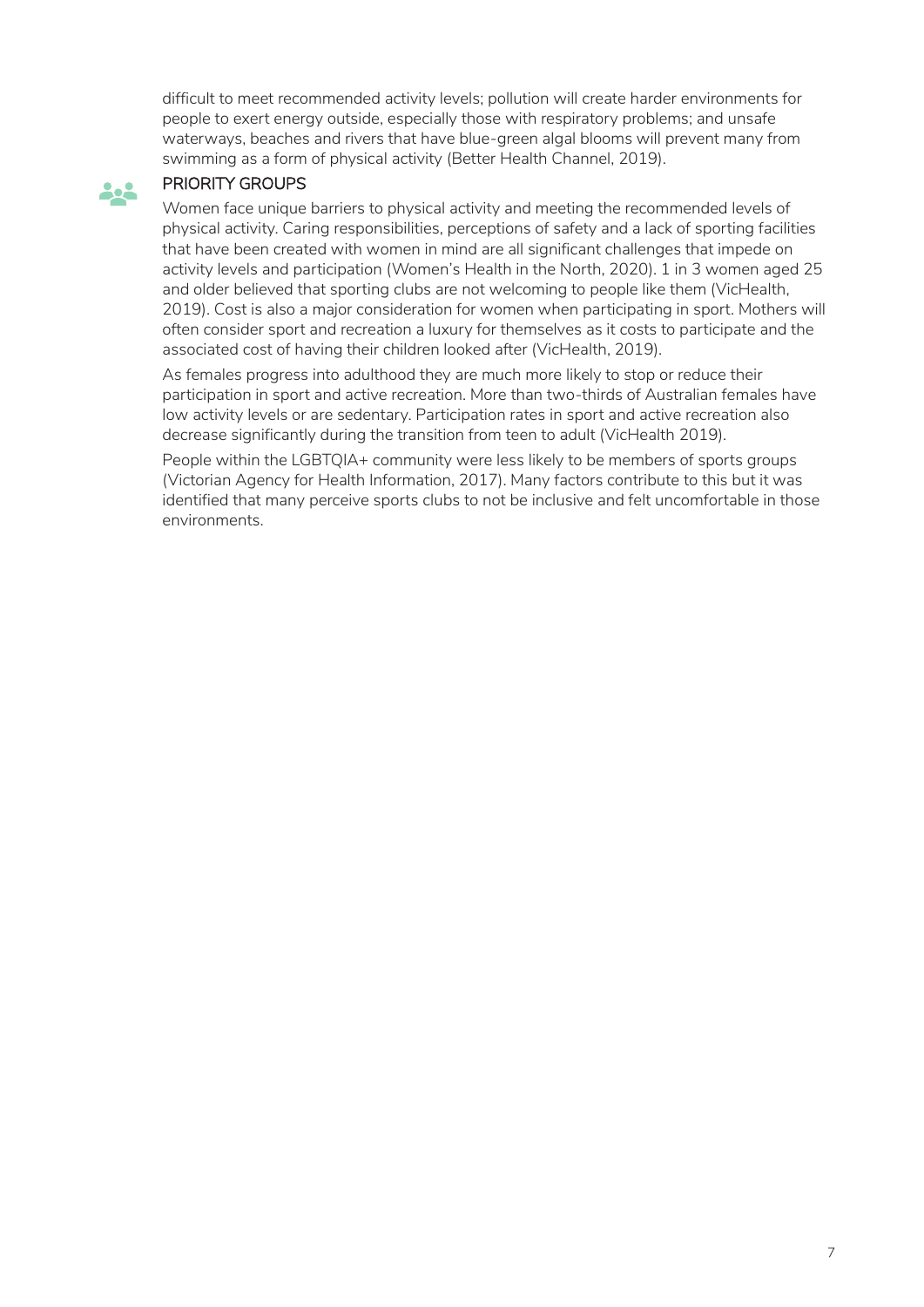# <span id="page-7-0"></span>**Equitable access to open space**

# <span id="page-7-1"></span>Measure: Dwellings within 400m of public open space larger than 1.5 hectares

Less than half (42%) of households in Moreland are within 400m of a public open space that is larger than 1.5 hectares according to the Australian Urban Observatory 2018. This is lower than nearby Local Government Areas including Darebin (50%), and Moonee Valley (52%). However, according to the Victorian Planning Authority 2017, 81% the population of Moreland lived within 400m of public open space of any size, which is consistent with the average for Greater Melbourne (81%).

At the suburb level, Brunswick (24.7%) and Hadfield (26.1%) have the lowest proportion of dwellings within 400m of public open space larger than 1.5 hectares, with approximately three quarters of dwellings not meeting the measure. Conversely, Gowanbrae (96.6%) and Coburg North (80.5%) have a much higher proportion of dwellings within 400m of public open space larger than 1.5 hectares.

Note: Moreland Open Space Strategy (MOSS) and Moreland's A Park Close to Home framework seek to provide quality open space within 500m of all residential properties and 300m to all activity centre properties. Those areas that do not have access to open space within these distances are open space gap areas. This health brief uses a different framework to measure access to public open space within 400m of all dwellings.

| Area                  | %     |
|-----------------------|-------|
| <b>Brunswick</b>      | 24 7% |
| <b>Brunswick East</b> | 48.8% |
| <b>Brunswick West</b> | 39.6% |
| Coburg                | 28.5% |
| Coburg North          | 80.5% |
| Glenroy               | 28.3% |
| Gowanbrae             | 96.6% |
| Fawkner               | 50.2% |
| Hadfield              | 26.1% |
| Oak Park              | 48.1% |
| Pascoe Vale           | 63.1% |
| Pascoe Vale South     | 54.2% |
| Moreland              | 41.5% |
|                       |       |

Table. Proportion of dwellings within 400m of public open space larger than 1.5ha by suburb in 2018

25% 26% 28% 29% 40% 48% 49% 50% 54% 63% 81% 97% **Brunswick** Hadfield Glenroy Coburg Brunswick West Oak Park Brunswick East Fawkner Pascoe Vale South Pascoe Vale Coburg North Gowanbrae

Percentage of dwellings within 400m of public open space larger than 1.5 hectares by suburb in 2018

Source: Australian Urban Observatory 2018

## Table. Proportion of dwellings within 400m of public open space larger than 1.5ha in 2018

| Area       | Moreland | Darebin | Moonee Valley | <b>Hume</b> |
|------------|----------|---------|---------------|-------------|
| Percentage | 41.5%    | 50.2%   | 52.4%         | 66.1%       |

Source: Australian Urban Observatory 2018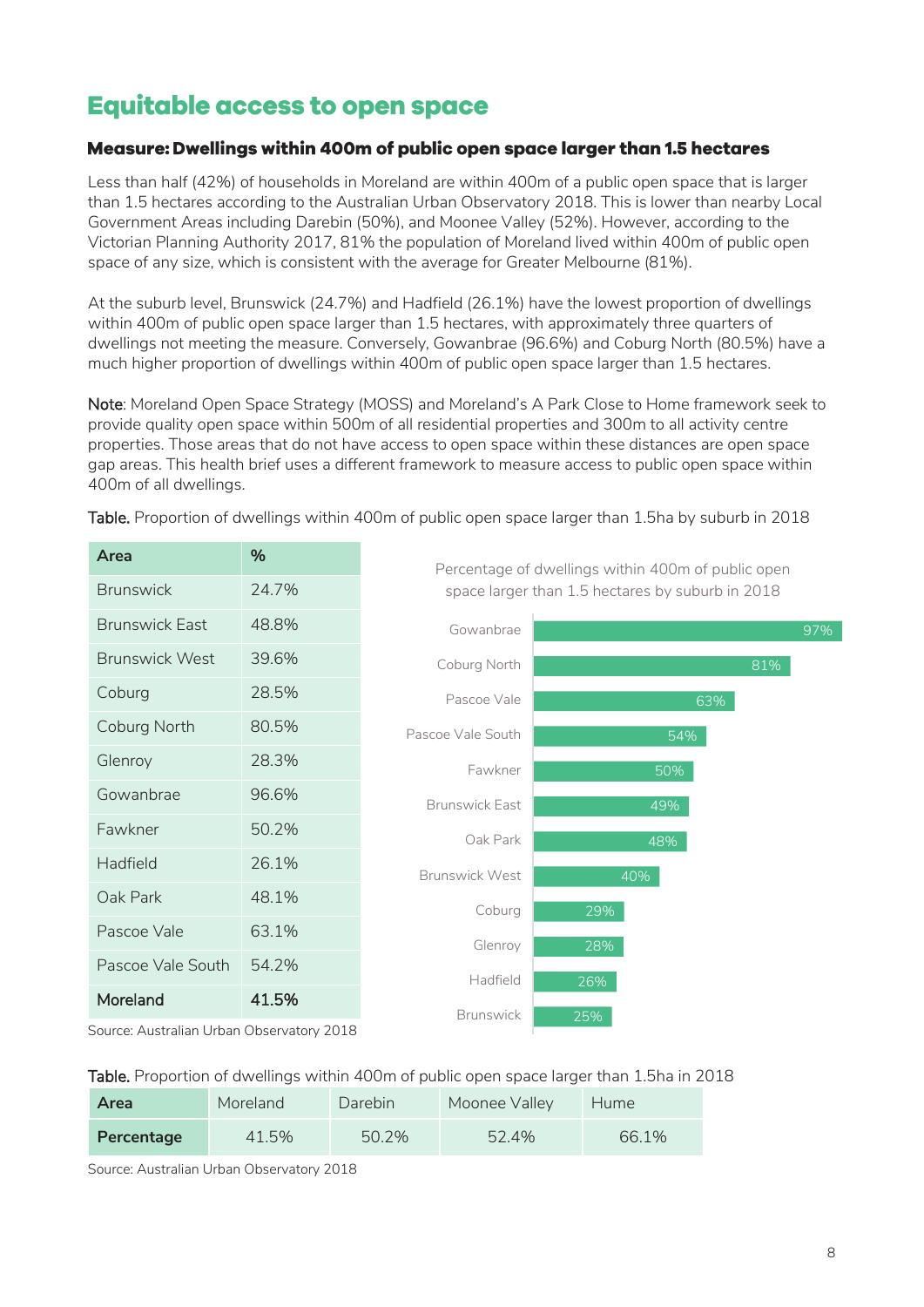# <span id="page-8-0"></span>Measure: Dwellings within 400m of public open space of any size

Table. Proportion of dwellings within 400m of public open space of any size in 2017

| Area       | Moreland | Darebin <sup>1</sup> | Moonee Valley | Hume  | Greater Melbourne |
|------------|----------|----------------------|---------------|-------|-------------------|
| Percentage | 81.0%    | 76.8%                | 76.7%         | 86.8% | 81.0%             |

Source: Victorian Planning Authority (VPA) 2017

Map. Open space network highlighting gaps in Moreland that are not within 400m of public open space



Source: Victorian Planning Authority (VPA) 2017



## PANDEMIC

12% of respondents from the VicHealth COVID-19 survey reported that a contributing factor to their decrease in physical activity during the pandemic was due to not having a suitable park or path for physical activity outside (VicHealth, 2020).

45% of respondents from the Moreland City Council Secondary Impact Assessment survey said they believe they will use parks, nature reserves and playgrounds more often compared to their usage pre-COVID times.



# URBAN CHANGE

The Moreland community has one of the lowest rates of access to public open space in the Melbourne Metropolitan area and forecasted population growth will put additional pressure on Moreland's public open space provision. Many residents do not have walkable distance to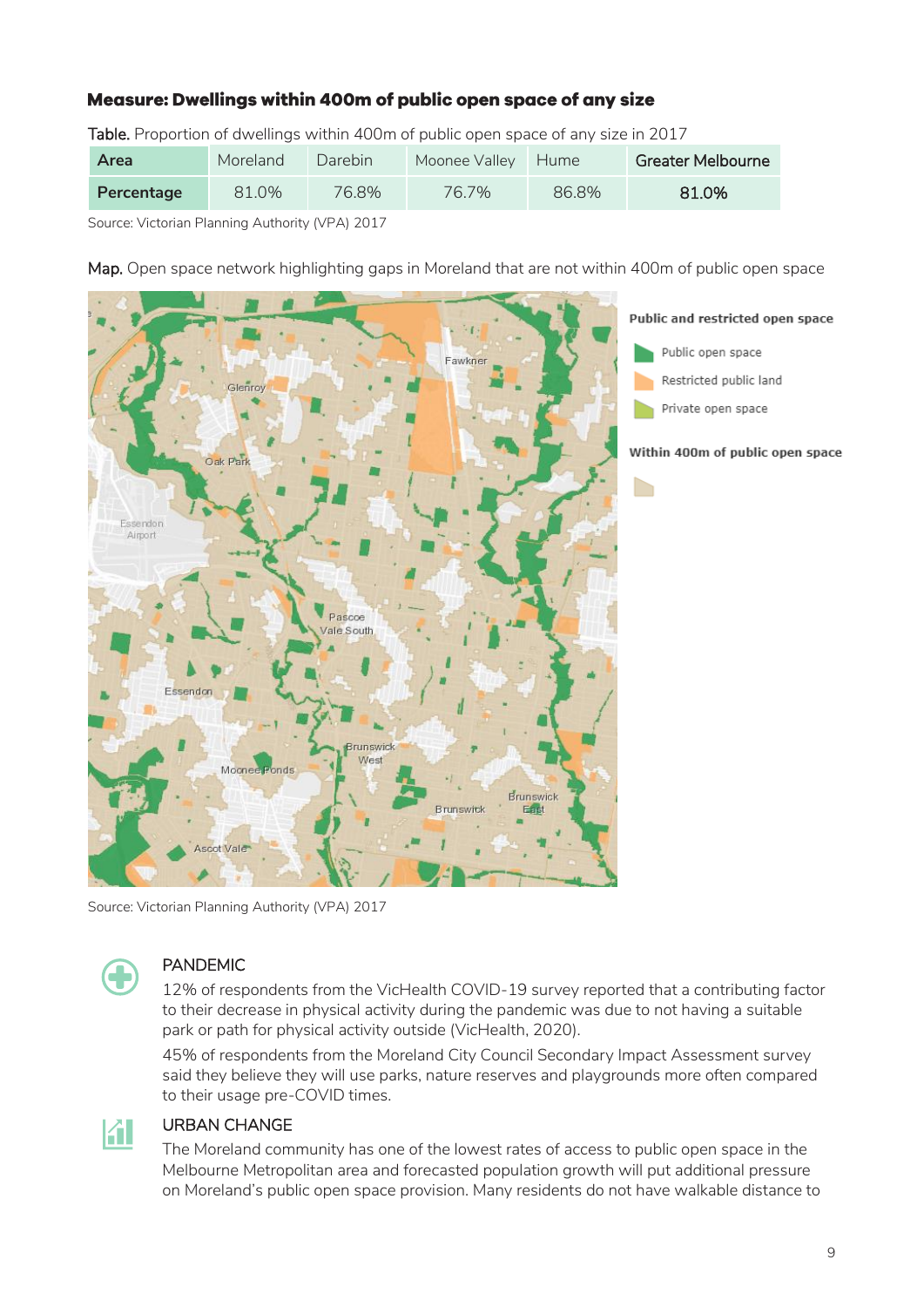parks and there are several significant access gaps across the municipality (Moreland City Council, 2017).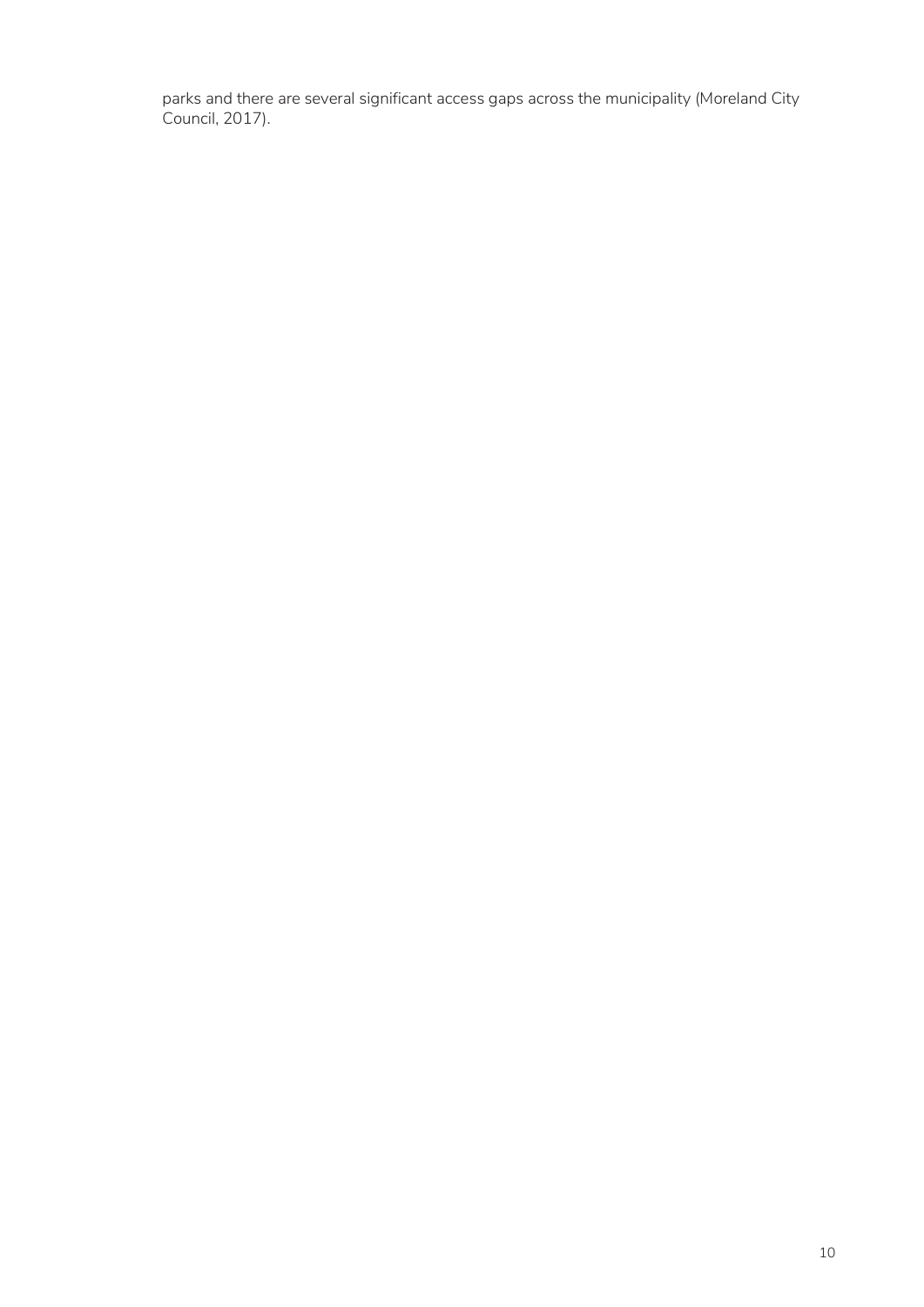# <span id="page-10-0"></span>Access and use of sporting & recreation infrastructure

# <span id="page-10-1"></span>Measure: Participation in recreation, exercise and/or leisure services

In 2019, 73% of people in Moreland reported using at least one recreation, exercise and/or leisure service. The most commonly used services were walking tracks (33.9%), passive open space (32.7%), and active open spaces (32.7%).

| Recreation, exercise, or leisure service                                                                 | % of people who use each service |
|----------------------------------------------------------------------------------------------------------|----------------------------------|
| Yes, does use recreation, exercise and/or leisure services                                               | 72.7%                            |
| Walking tracks                                                                                           | 33.9%                            |
| Passive open space (e.g. parks, gardens and open space)                                                  | 32.7%                            |
| Active open spaces (e.g. sports ovals, sportsgrounds)                                                    | 24.8%                            |
| Bicycle paths                                                                                            | 24.1%                            |
| Moreland City Council run aquatic and leisure centres                                                    | 22.1%                            |
| Children's playgrounds                                                                                   | 19.2%                            |
| Sports clubs                                                                                             | 13.7%                            |
| Privately run gyms or health clubs                                                                       | 12.6%                            |
| Recreation & leisure facilities outside of Moreland                                                      | 12.5%                            |
| Privately run sports activities (e.g. dancing, martial arts)                                             | 6.3%                             |
| Waterways                                                                                                | 4.0%                             |
| Outdoor gym equipment                                                                                    | 3.6%                             |
| Golf course                                                                                              | 3.4%                             |
| Privately run swim clubs                                                                                 | 2.3%                             |
| Athletic centres                                                                                         | 1.9%                             |
| None, do not use recreational, exercise, and/or leisure services<br>$\bigcap_{\alpha}$<br>$\blacksquare$ | 27.3%                            |

Table. Participation in recreation, exercise and/or leisure services 2019

Source: MCC Household Survey 2019

# <span id="page-10-2"></span>**Measure: Access to aquatic facilities**

Moreland has six aquatic facilities: Brunswick Baths, Coburg LC, Coburg O/D, Fawkner LC, Oak Park LC, and Pascoe Vale O/D. This is the highest number of aquatic facilities per LGA in Greater Melbourne, tied with Yarra City Council.

Table. Number of and access to aquatic facilities by LGA

| LGA           | # of aquatic<br>facilities | <b>Population</b><br>per facility | Area per<br>facility |
|---------------|----------------------------|-----------------------------------|----------------------|
| Moreland      | 6                          | 28,682                            | 849m                 |
| Darebin       | $\mathcal{L}$              | 77.511                            | 2.672m               |
| Moonee Valley | Δ                          | 30.724                            | 1.077m               |
| Maribyrnong   |                            | 87.255                            | 3,121m               |

Source: Moreland City Council Aquatic and Leisure Strategy Background Review Paper; Moreland City Council Aquatic and Leisure Strategy

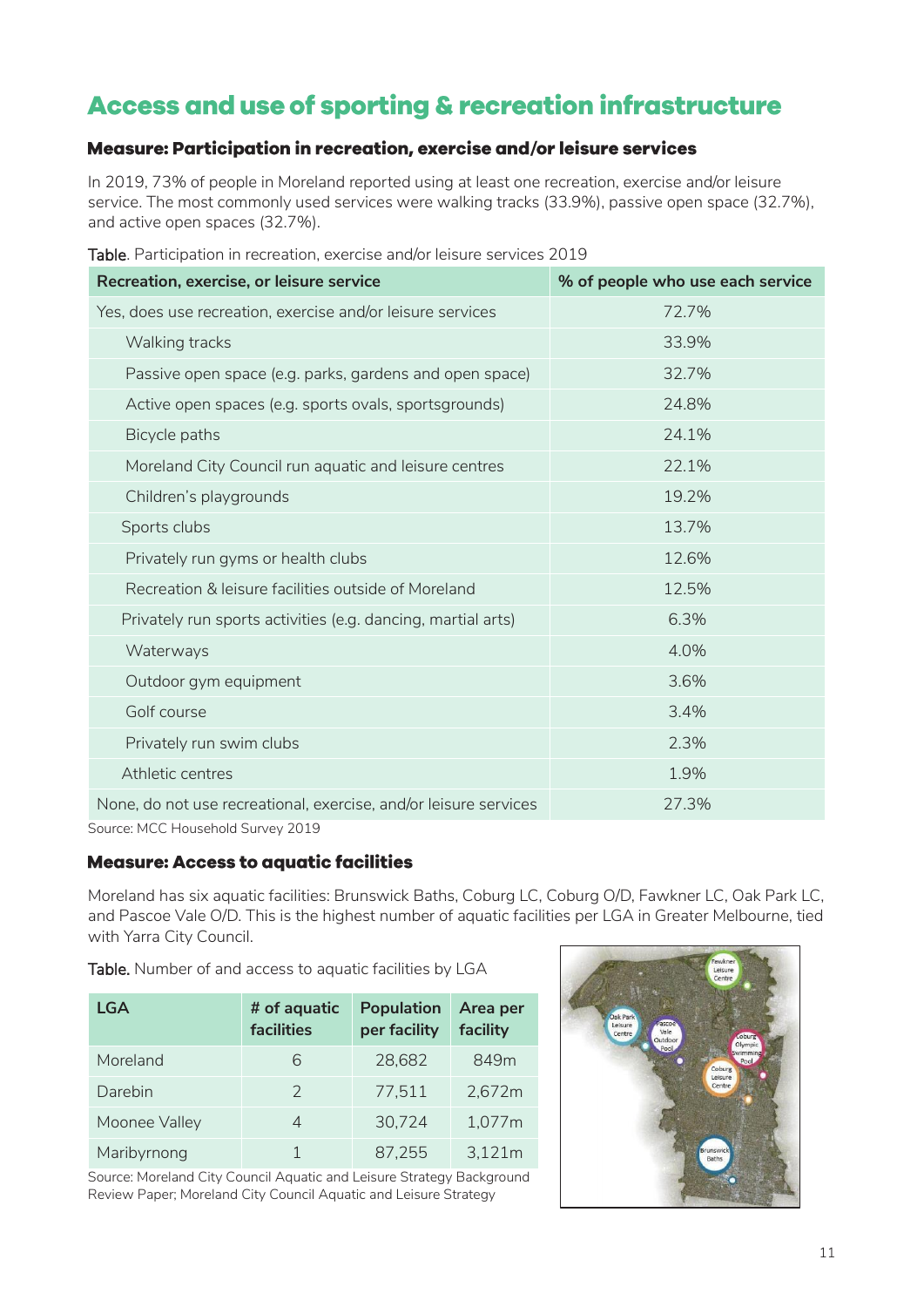# <span id="page-11-0"></span>Measure: Average distance to a playground

In 2018, the average distance to a playground was 460 meters in Moreland. This is a shorter distance than Hume (808m) and Darebin (521m). At the suburb level, the lowest average distance to a playground was in Brunswick East (299.5m) and Coburg (389.5m). With Glenroy (587m) and Coburg North (510.2) having the highest average distance to a playground.

|  | Table. Average distance to a playground in 2018 by suburb. |
|--|------------------------------------------------------------|
|--|------------------------------------------------------------|

| Area                  | Average in<br>meters | Glenroy               | 587 |
|-----------------------|----------------------|-----------------------|-----|
| <b>Brunswick</b>      | 456m                 | Coburg North          | 510 |
| <b>Brunswick East</b> | 300 <sub>m</sub>     | Gowanbrae             | 510 |
| <b>Brunswick West</b> | 403m                 | Pascoe Vale South     | 504 |
| Coburg                | 399m                 | Oak Park              | 501 |
| Coburg North          | 510 <sub>m</sub>     | Fawkner               | 498 |
| Fawkner               | 498m                 | Hadfield              |     |
| Glenroy               | 587m                 |                       | 487 |
| Gowanbrae             | 510 <sub>m</sub>     | Pascoe Vale           | 478 |
| Hadfield              | 487m                 | <b>Brunswick</b>      | 456 |
| Oak Park              | 501m                 | <b>Brunswick West</b> | 403 |
| Pascoe Vale           | 478m                 | Coburg                | 399 |
| Pascoe Vale South     | 504m                 | <b>Brunswick Fast</b> | 300 |
| Moreland              | 460m                 |                       |     |

Source: Australian Urban Observatory 2018

#### Table. Average distance to a playground in 2018 by LGA

| Area              | Moreland | Darebin | Moonee Valley | Hume |
|-------------------|----------|---------|---------------|------|
| Average in meters | 460m     | 521m    | 499m          | 808m |

Source: Australian Urban Observatory 2018



#### PANDEMIC

Restrictions surrounding usage of sporting and recreational facilities during the pandemic created barriers to access due to risk of spreading the virus.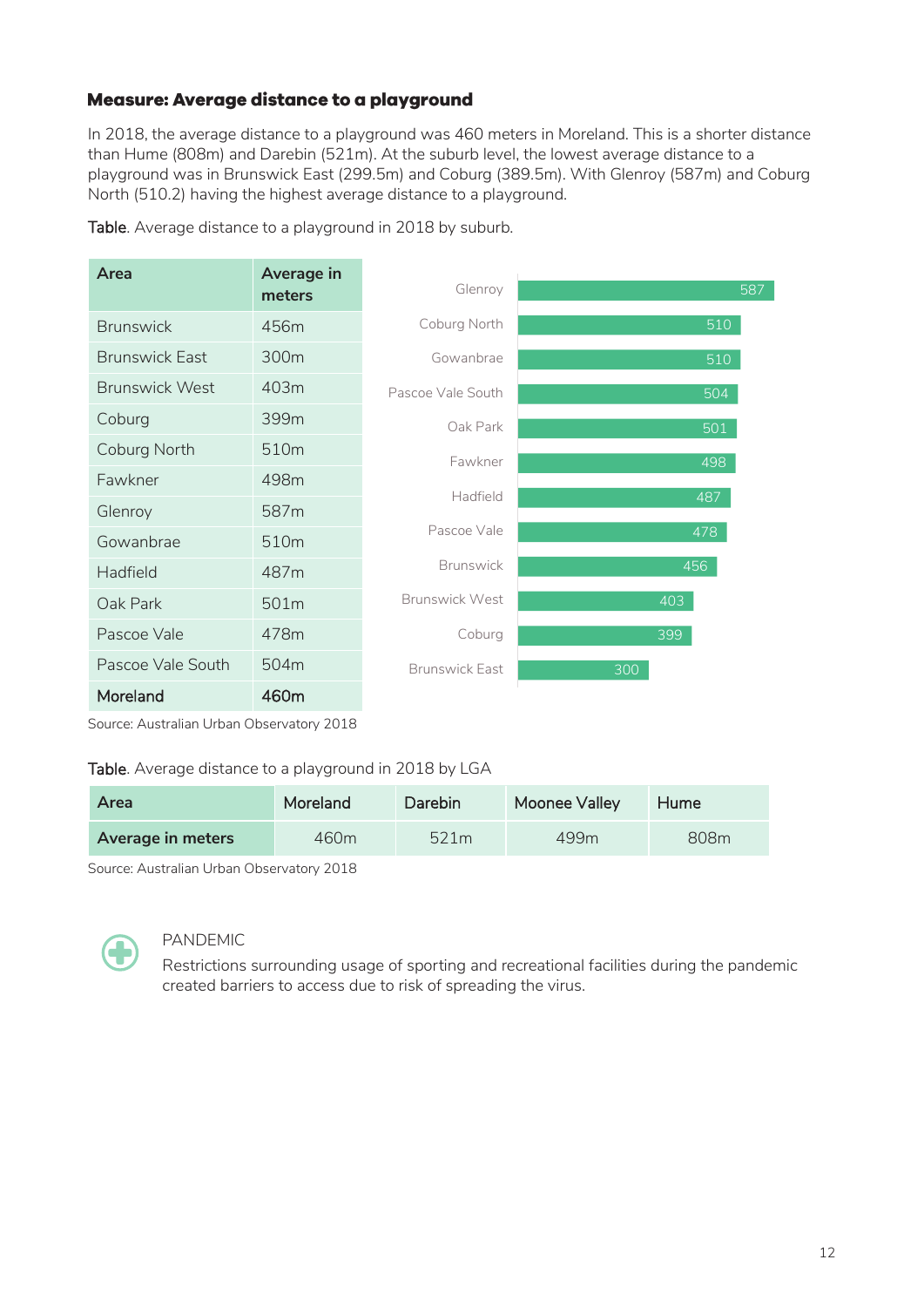# <span id="page-12-0"></span>**Tree canopy cover**

### <span id="page-12-1"></span>**Measure: Percent tree canopy cover**

Multiple sources exist that calculate tree canopy cover across Moreland. This profile draws on data from the Moreland 2020 Canopy report for total canopy cover at the LGA level and suburb levels, and on the Living Melbourne report to contextualise canopy cover in Moreland with neighbouring areas.

In 2019, Moreland had a total of 10.8% canopy cover in 2019 according to the Moreland 2020 Canopy report. Suburbs with the lowest canopy cover were Gowanbrae (6.8%), Fawkner (8.4%), and Brunswick (9.3%). Suburbs with the highest canopy cover were Hadfield (12.6%) and Brunswick West (12.2%).

According to the Living Melbourne Technical Report (The Nature Conservancy and Resilient Melbourne, 2019), Moreland has 20.2% cover of vegetation (canopy plus shrub) between 0.3 meters to 3 meters and 3 meters to 15+ meters in height. When compared with neighbouring LGAs, Moreland performs lower than neighbouring Darebin (24.0%) and Moonee Valley (21.4%) but higher than Maribyrnong (16.9%).



Table. Percentage of tree canopy cover for Moreland suburbs in 2019

Source: Moreland's 2020 Canopy report by Player Piano Data Analytics

Table. Percentage cover of canopy plus shrub vegetation between .30m-3m and 3m-15+m in height by LGA

| Area        | Moreland | Darebin | Moonee Valley | Maribyrnong |
|-------------|----------|---------|---------------|-------------|
| Green cover | 20.2%    | 24.0%   | 21.4%         | 16.9%       |

Source: The Nature Conservancy and Resilient Melbourne 2019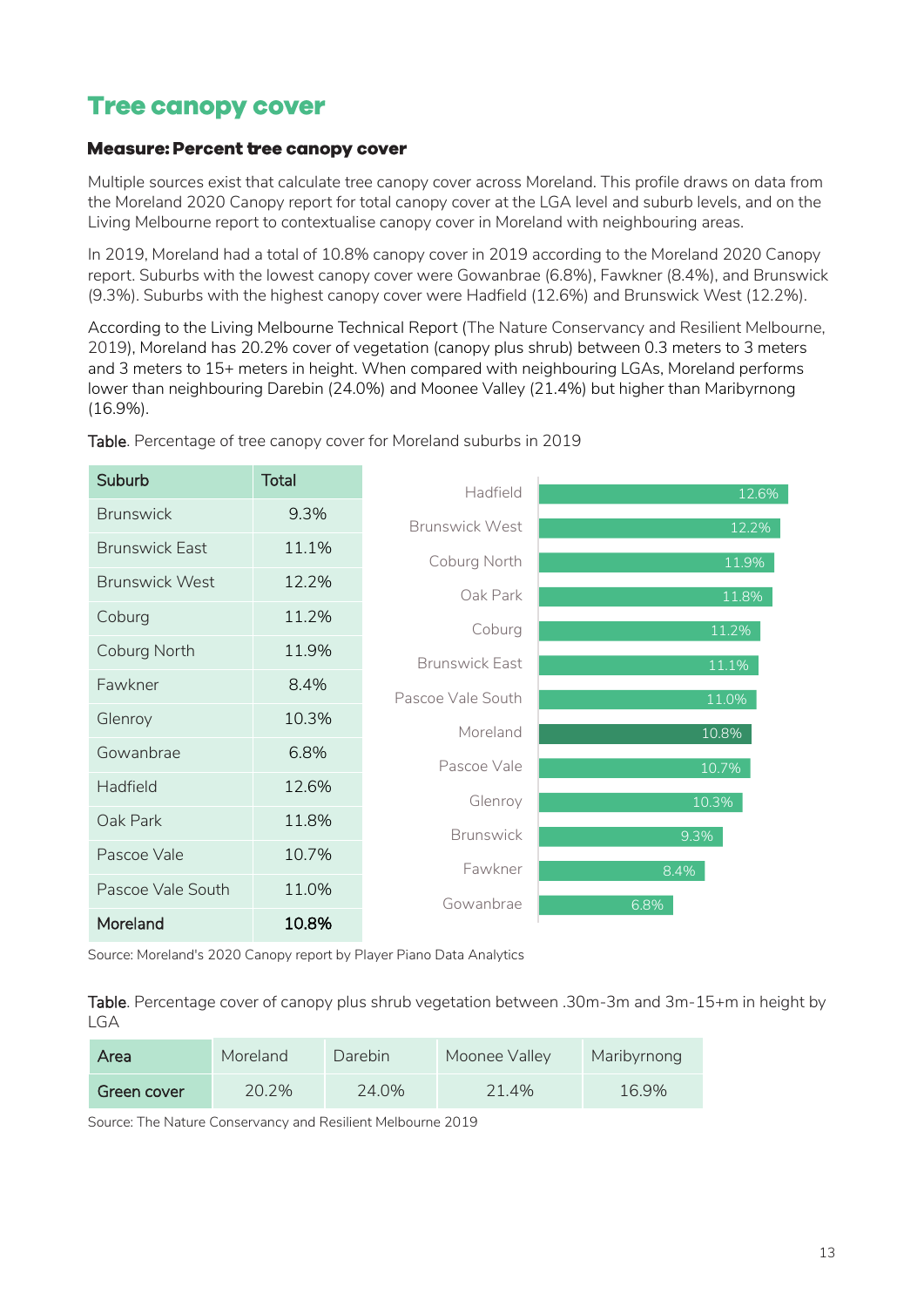

#### CLIMATE CHANGE

Urban areas with a low percentage of tree canopy cover are more at risk to creating an urban heat island (UHI), meaning the built environment holds and absorbs heat and results in higher temperatures for that area. Populations in areas with low tree canopy cover are more likely to experience heat-related stress and mortality within the population (Cool Communities, 2018). Tree cover provides benefits to both community and environmental health due to absorption of CO2 from the atmosphere and emissions reduction.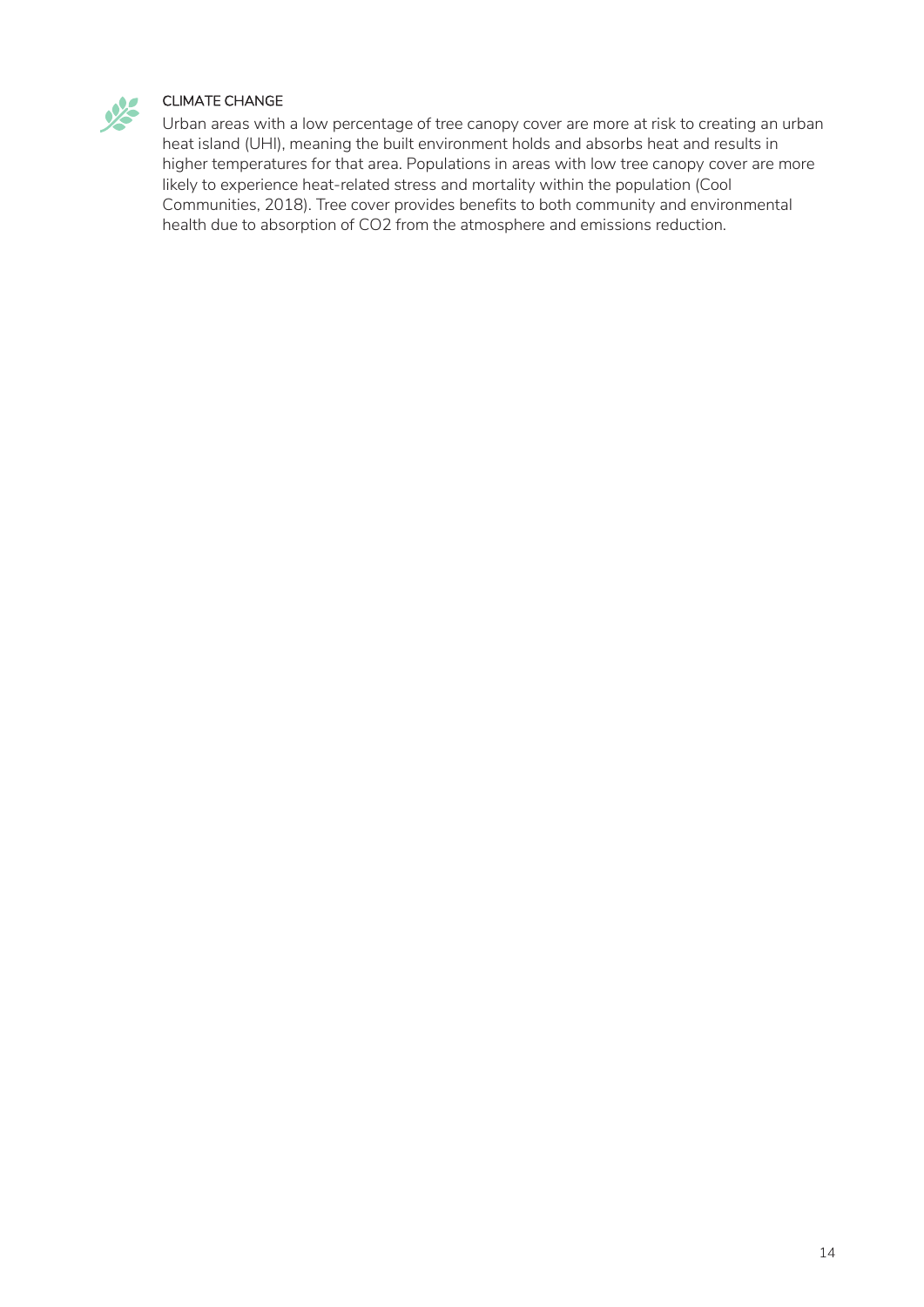# <span id="page-14-0"></span>**Data Sources**

#### **For a full list of references, please refer to the Moreland Health & Wellbeing Profile 2020**

#### Australian Urban Observatory

The Australian Urban Observatory is a digital platform that transforms complex urban data into easily understood liveability maps across Australia's 21 largest cities. The Observatory maps key liveability indicators found to be associated with health and wellbeing and provides a clear understanding of the liveability of cities.

The most recent data is 2018.

#### Better Health Channel 2019

The Better Health Channel is a Government of Victoria initiative to provide health and medical information to improve the health and wellbeing of people and the communities they live in.

#### Cool communities: Urban trees, climate and health 2018

A review of urban heat island effect in partnership with Curtin University and the World Health Organisation.

#### Living Melbourne: Our Metropolitan Urban Forest Technical Report 2019

The purpose of this technical support document produced by the Nature Conservancy and Resilient Melbourne is to provide the evidence base that underpins the Living Melbourne strategy. Section 6 of the Report provides analyses of the vegetation across metropolitan Melbourne by height and distribution, the public accessibility of our open space assets, and the associated biodiversity modelling. The data that was used from the Report includes the, Percentage cover of vegetation between 0 m and 15+ m in height within the existing urban area of Melbourne by metropolitan region.

#### VicHealth Coronavirus Victorian Wellbeing Impact Study 2020

A survey of 2,000 Victorian adults to explore how their health and wellbeing was affected during the first lockdown of 2020. The survey covered general wellbeing, social connection, healthy eating, physical activity, financial hardship, smoking, alcohol consumption, as well as working and home life. The most recent data is from 2020.

## VicHealth Females and physical activity 2019

Research demonstrating the way that physical activity looks different for females. Most females don't participate in enough physical activity to benefit their health and wellbeing.

## VicHealth Indicators Survey 2015

The VicHealth Indicators Survey is a Victorian community wellbeing survey which focuses on the social determinants of health. The survey is based on core questions related to individual and community health and wellbeing, critical to inform decisions about public health priorities. The most recent data is 2015.

## VicSport Return to Play Survey 2020

The Return to Play: Participation and Inclusion Survey was developed to understand how participation in community sport and active recreation may have changed as a result of the coronavirus (COVID-19), with particular reference to targeted population groups.

#### Victorian Agency for Health Information 2017

Safer Care Victoria and VAHI were created as a part of government reforms to improve quality and safety across Victoria's public healthcare system.

#### Victorian Population Health Survey 2017